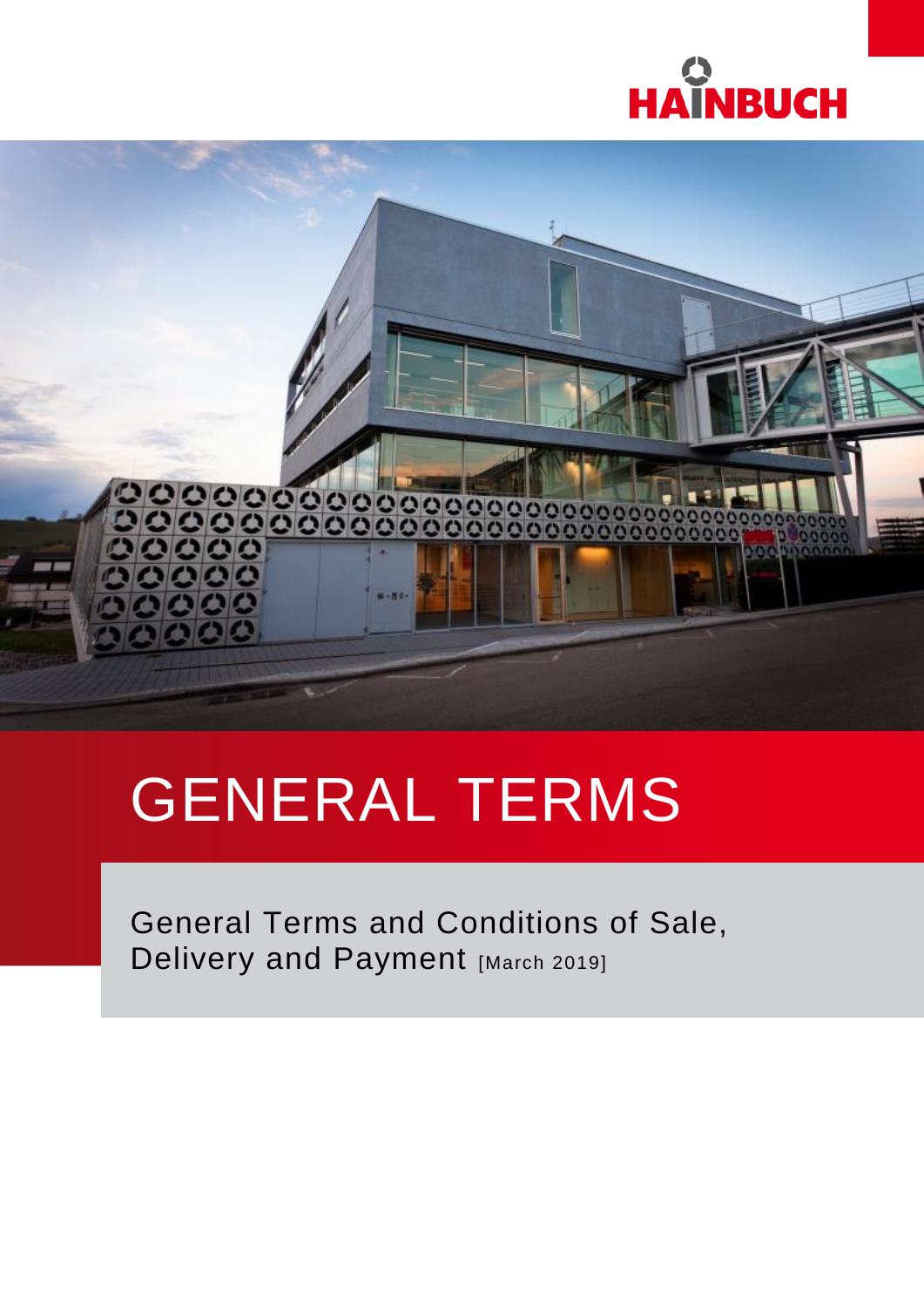

### Translation of the German original version

### Article 1 General information, validity of the conditions

- [1] These General Sales Conditions of HAINBUCH GmbH Spannende Technik [»We«] apply for all our business relations with our customers [»Purchaser«]. The General Sales Conditions only apply if the Purchaser is a merchant [Article 14 of German Civil Code], a legal entity under public law or a special fund under public law.
- [2] The General Sales Conditions apply particularly for contracts for the sale and/or delivery of movable property [»Goods«] without regard to whether we manufacture the goods ourselves or purchase them from suppliers [Articles 433, 651 of Germany Civil Code]. Insofar as nothing different has been agreed upon, the General Sales Conditions in the applicable version and/or version last communicated to the Purchaser at the time that the order is placed shall also apply as a framework agreement for similar future contracts without the requirement that we specifically refer to them in each individual case.
- [3] Our General Sales Conditions apply exclusively. Deviating, conflicting or supplementary general terms and conditions of the Purchaser [including pre-formulated regulations of the Purchaser, such as quality requirements or for documentation of the Goods] only become a component of the contract if and to the extent that the have expressly approved their validity. This requirement for approval always applies - even if, for instance, we provide delivery in awareness of the general terms and conditions of the Purchaser without reservation.
- [4] Individual agreements reached with the Purchaser in each individual case [including side agreements, supplements and amendments] shall take priority over these General Sales Conditions.
- [5] References to the validity of legal regulations are only provided for purposes of clarification. Therefore, even without such clarification, the legal regulations shall only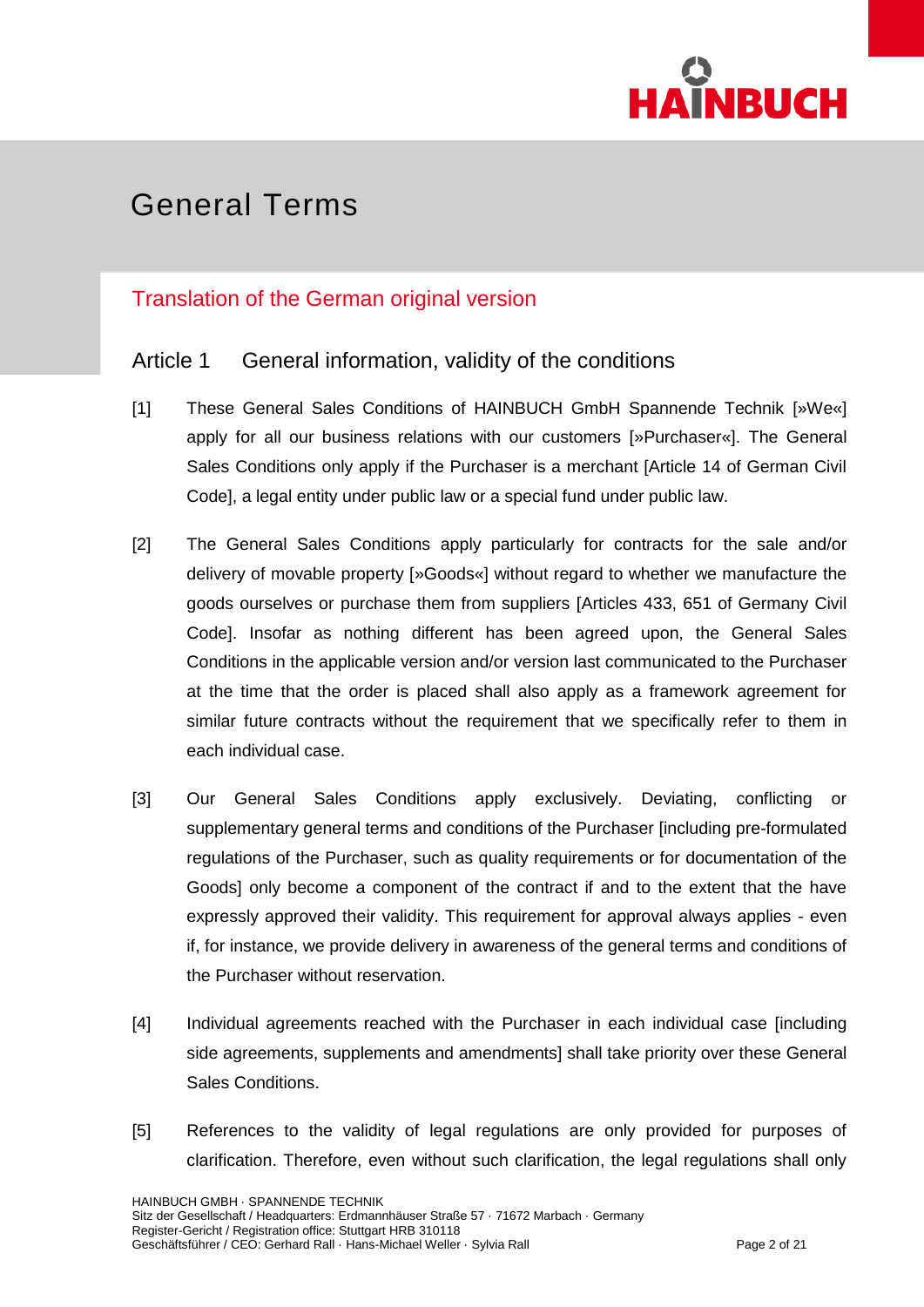

apply to the extent that they are not directly changed or expressly excluded in these General Sales Conditions.

### Article 2 Offers and conclusion of contract

- [1] Our offers are subject to change and non-binding. This also applies if we have provided the Purchaser with catalogs, technical documents [e.g. drawings, plans, calculations, references to DIN standards], other product descriptions or documentation - including in electronic form - to which we own the property rights and copyrights.
- [2] We reserve all property rights and copyrights to the offers and cost estimates, as well as brochures, catalogs, models, tools, technical documentation [e.g. drawings, plans, figures, calculations, references to Din standards], other product descriptions and/or other documents [including in electronic form] that we have provided to the Purchaser.

The Purchaser may not make these items or contents thereof accessible to third parties, disclose said contents to third parties, or use or duplicate said content themselves or via third parties without our express approval. On request, the Purchaser must return these items in their entirety and destroy any copies that have been produced, if they are no longer required by the Purchaser in the normal course of business, or if negotiations do not result in the conclusion of a contract.

- [3] The Purchaser is obligated to carefully review the descriptions of our performances for correctness and utility. This applies particularly for project offers in which we have made assumptions on which our calculation and performance description are based. If our assumptions do not apply, the Purchaser must inform us so that we can correct our description.
- [4] The ordering of Goods by the Purchaser applies as a binding offer of contract. Insofar as nothing different is indicated in the order, we are entitled to accept this offer of contract within 14 days after receipt.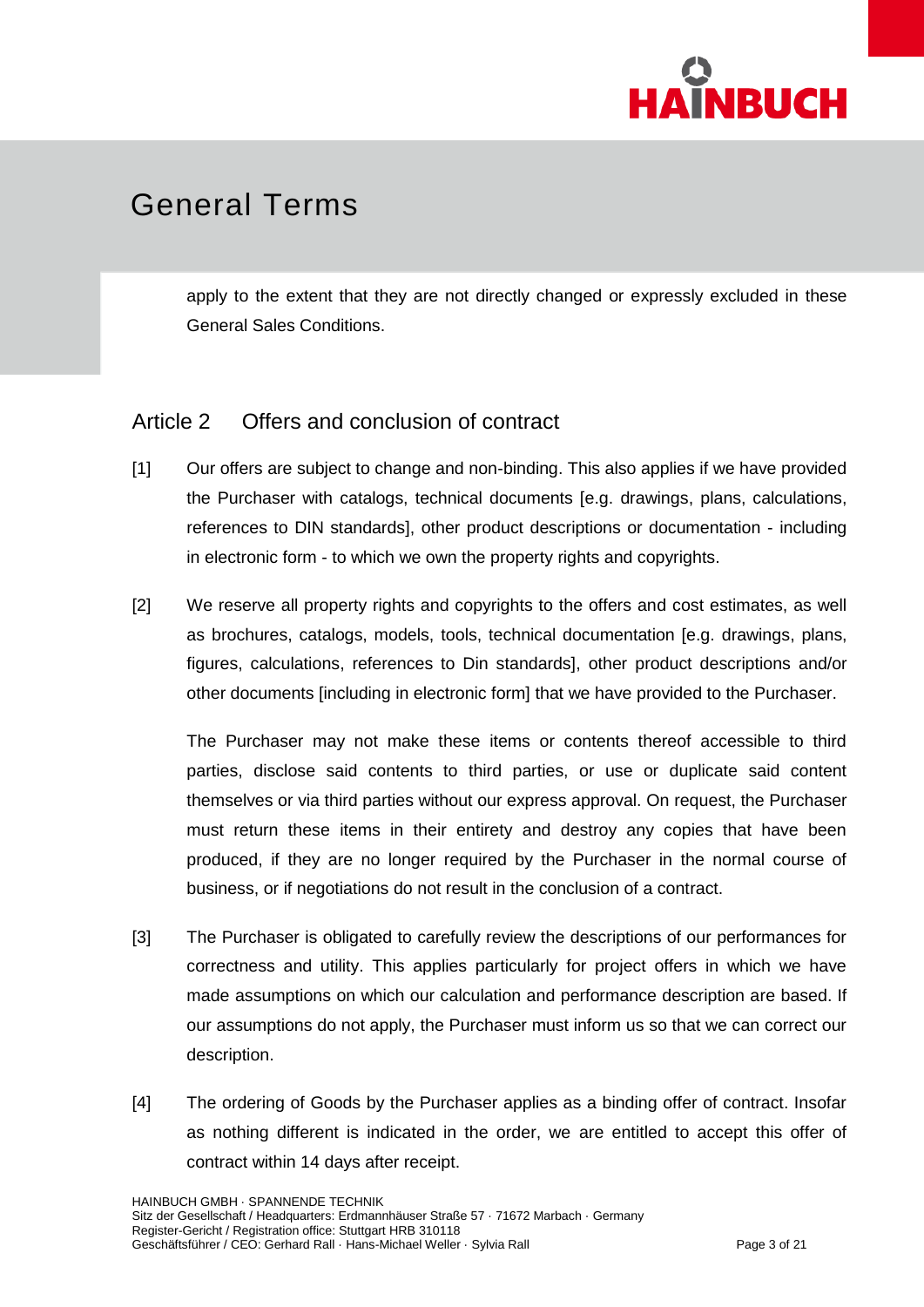

[5] The acceptance can be declared either in writing [e.g. with an order confirmation] or with delivery of the Goods to the Purchaser.

### Article 3 Delivery period and default

[1] Delivery periods and dates are agreed upon with the Purchaser on an individual basis and/or declared by us with acceptance of the order.

Insofar as nothing different has been agreed upon, delivery periods do not begin until full clarification of all details by the contractual parties and, in particular, require the timely and proper fulfillment of the duties and obligations of the Purchaser, such as obtaining the necessary official certification and/or approvals and other confirmations [including approval drawings and machine data] and/or the provision of a payment.

- [2] Delivery periods or dates apply have been adhered to if the delivery item has left our factory by the applicable time, if the Purchaser has collected the delivery item or if readiness for shipment has been communicated to the Purchaser. Insofar as acceptance must take place - except for in the case of an entitled refusal of acceptance - the acceptance date is authoritative; if there is a delay in acceptance for which we are not responsible, the date of the notification of readiness for acceptance is authoritative.
- [3] Insofar as we are unable to keep binding delivery dates for reasons for which we are not responsible [unavailability of the performance], we shall immediately notify the Purchaser of the situation and indicate a new estimated delivery period at the same time. If the performance is not available within the new delivery period, we are entitled to withdraw partly or wholly from the contract; service in return that has already been provided by the Purchaser shall be reimbursed immediately. The unavailability of the performance in this sense applies particularly in the event of delayed delivery by our suppliers applies, if we have not completed a congruent covering transaction, neither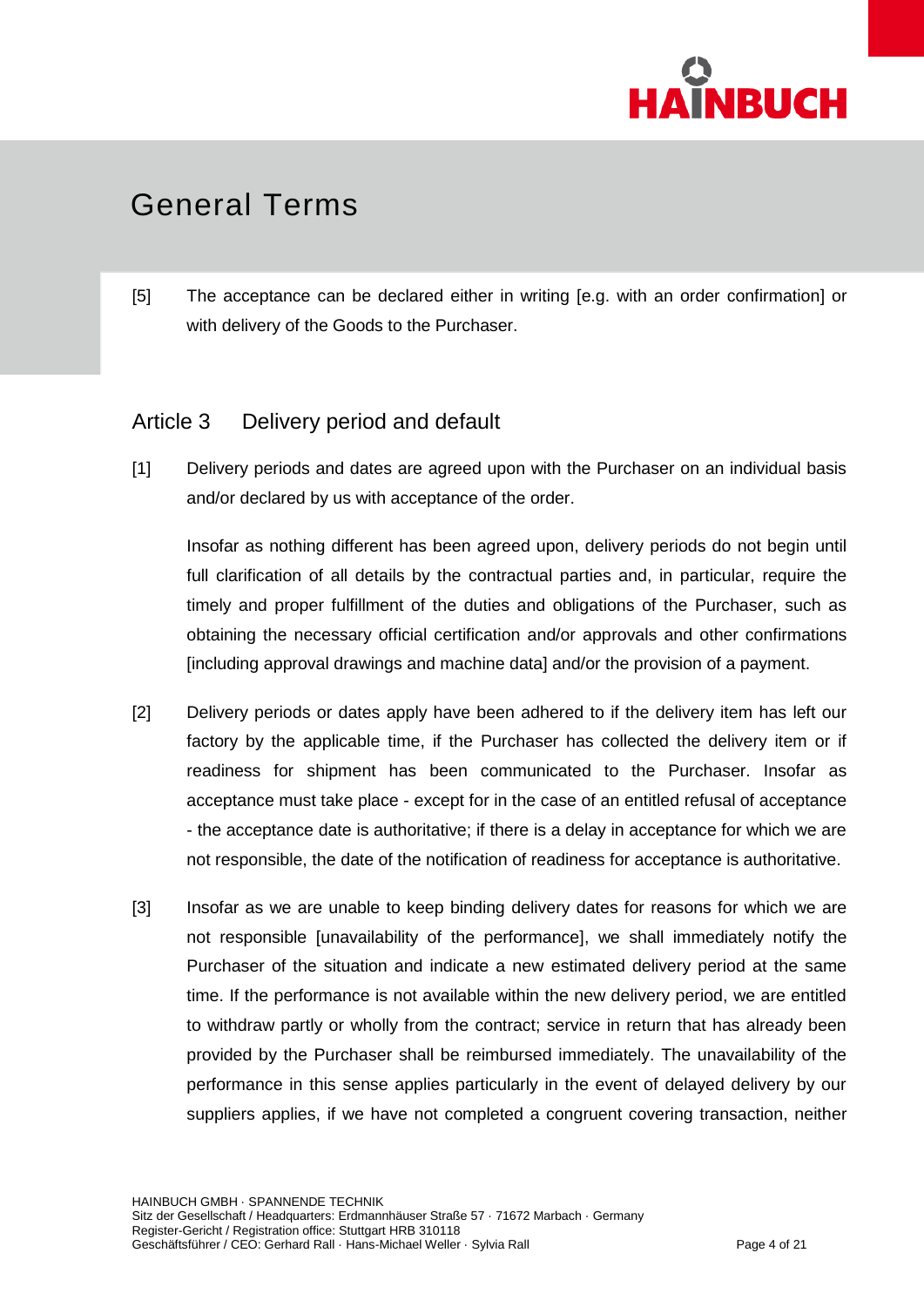

we nor our suppliers are responsible, or if we not obligated to procurement in the individual case.

- [4] The beginning of our delivery default shall be based on the applicable statutory regulations. In this case, however, a reminder from the Purchaser is required. If we enter into delivery default, the Purchaser shall be entitled to withdraw from the contract and, insofar as they have incurred damages, demand a flat charge as compensation for damages after a prior written threat of recourse. The flat charge as compensation for damages is equal to 0.5% of the net price [delivery value] for each completed calendar week of default; however it is limited to a total amount no higher than 5% of the delivery value of the goods in delivery default. We reserve the right to prove that the Purchaser has not incurred any damages or significantly lower damages than the aforementioned flat charge. The flat charge must be credited against the default damages to be paid by us.
- [5] In the case of default in acceptance, the Purchaser must compensate us for the resulting damages. This does not apply if the Purchaser is not responsible for the breach of duty. In this case, the assumption of costs of the Purchaser is limited to the costs incurred by us for storage of the delivery items. After the unsuccessful lapse of a grace period for acceptance, we are also entitled to make ulterior use of the delivery item and to supply the Purchaser within a reasonable extended period.
- [6] Serious events, such as *force majeure*, labor disputes, unrest, acts of war or terrorism, for which we are not responsible and significantly impede us in provision of the performance or make said performance impossible, shall liberate us from our duties of performance for the duration of the disturbance and in the scope of their effect, even if we should be in default. We shall notify the Purchaser immediately in case of such events. If the duration of the obstruction is not merely temporary, both contractual parties shall be entitled to withdraw from the contract. In this case, performances already provided must be returned immediately.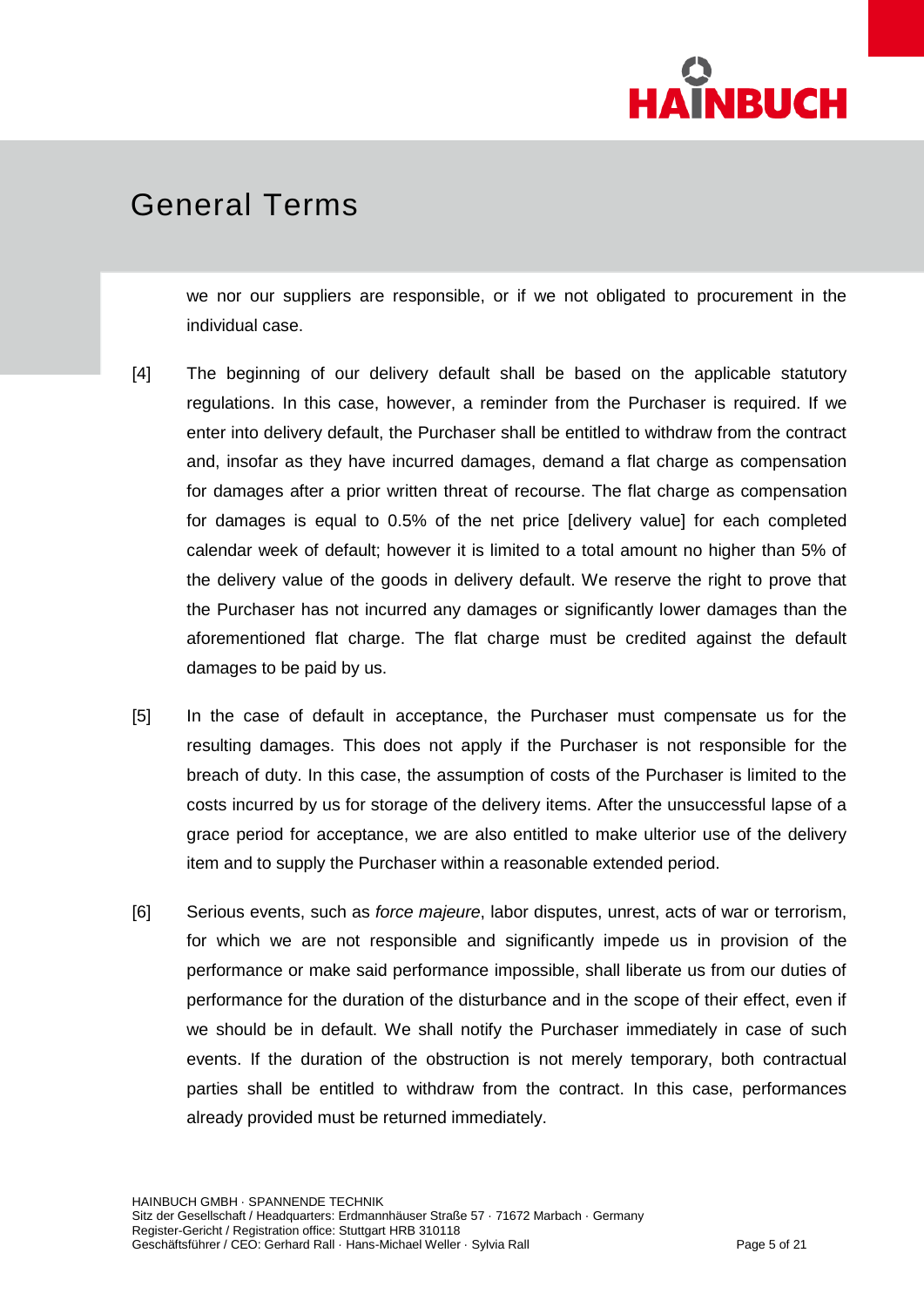

[7] The rights of the Purchaser in accordance with Article 10 of these General Sales Conditions, particularly with an exclusion of the duty of performance [e.g. due to impossibility or unreasonableness of the performance and/or subsequent fulfillment], shall remain unaffected.

### Article 4 Delivery, transfer of risk, acceptance, default in acceptance, assembly, technical changes, decisional authority

- [1] Delivery takes place ex works, which is also the place of fulfillment for the delivery and any potential subsequent fulfillment. At the request and expense of the Purchaser, the goods shall be sent to a different destination [sale by delivery to a place other than the place of performance]. Insofar as nothing different has been agreed upon, we are entitled to determine the type of shipment and manner of delivery [particularly the transport company, shipment route, packaging]. However, we do not accept any guarantee for the least expensive type of shipment and packaging.
- [2] Insofar as the Purchaser the packaging used for the transport to us in accordance with the packaging regulation, the Purchaser shall bear the costs for the return transport and recycling.
- [3] If clauses customary for the branch are agreed upon for the type of delivery, the guidelines of the »International Chamber of Commerce, Paris« in the version valid on the day of conclusion of contract shall apply for the interpretation.
- [4] We are entitled to make partial deliveries and partial performances if it is reasonable for the Purchaser.
- [5] We are entitled to issue sub-contracts for the implementation of deliveries and other services.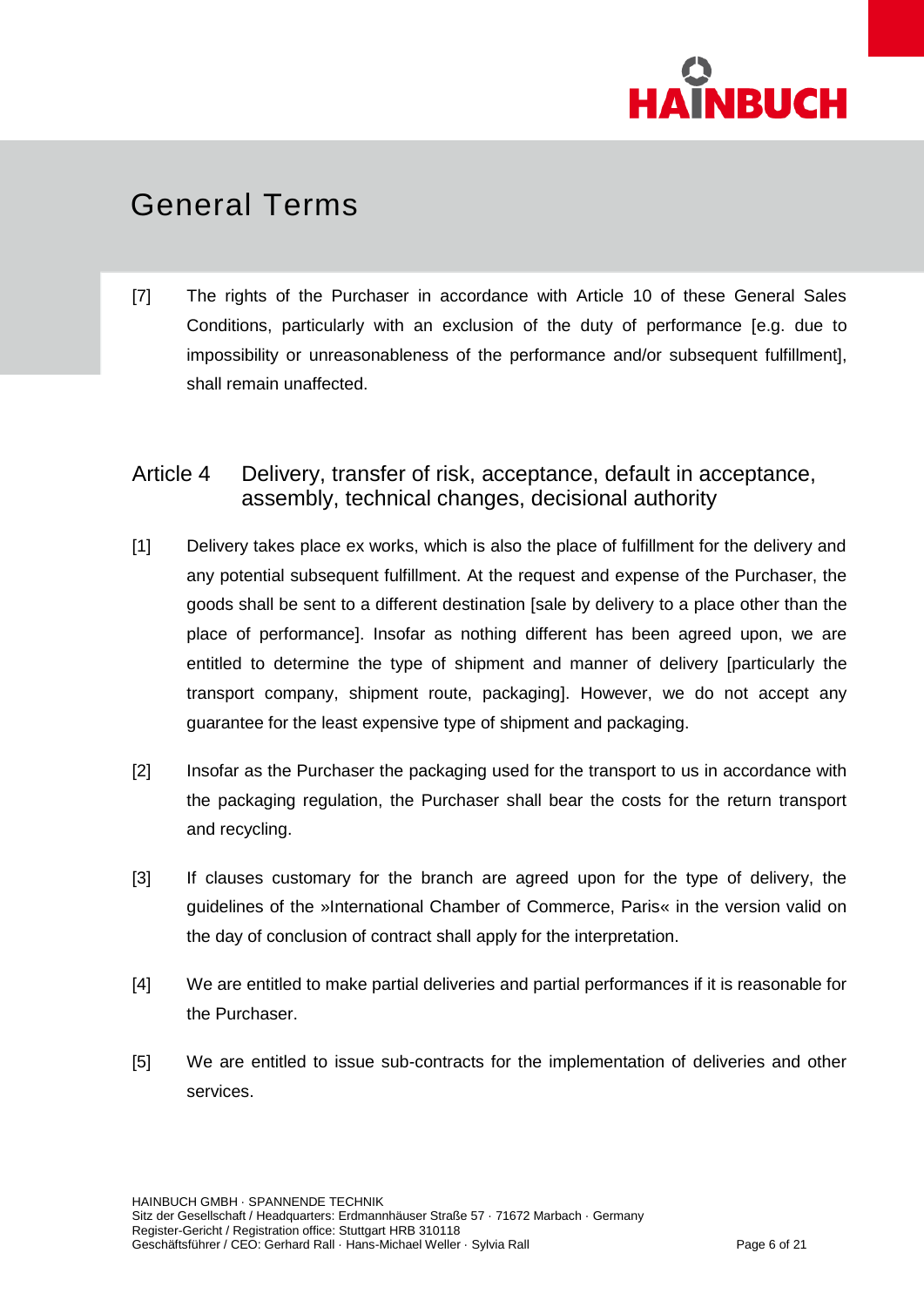

- [6] We are entitled, but not obligated to insure deliveries at the Purchaser's expense against theft, machine damage, fire damage, water damage, and insurable risks, if the Purchaser has not verifiably obtained appropriate insurance coverage itself.
- [7] The risk of accidental loss or accidental deterioration of the Goods, in that case passes over to the ordering party at the time of default of acceptance. However, with a sale by delivery to a place other than the place of performance, the risk of accidental loss and accidental deterioration of the Goods, as well as the risk of delay transfers with the handover of the Goods to the shipping company, freight carrier or other person or establishment assigned to carry out the shipment. Insofar as acceptance has been agreed upon, it is authoritative for the transfer of risk. The legal regulations of the laws applicable to works and services also apply for an agreed acceptance for the remainder. The transfer and/or acceptance apply regardless of whether the Purchaser is in default of acceptance.
- [8] If the Purchaser should enter into default of acceptance or fails to cooperate, or our delivery is delayed for other reasons for which the Purchaser is responsible, we shall be entitled to demand compensation for damages incurred as a result, including additional expenses [e.g. storage costs]. We charge a flat rate for reimbursement amounting to  $\epsilon$  250 per calendar day, beginning with the delivery period or - for lack of a delivery period - with the notification of readiness of the Goods for delivery.

Our right to prove that the amount of damages incurred is higher and our claims under statutory law [particularly to reimbursement for additional expenses, reasonable reimbursement and cancellation] remain unaffected; however the flat rate should be offset against further monetary claims. The Purchaser reserves the right to prove that we have not incurred any damages or significantly lower damages than the aforementioned flat rate.

[9] The Purchaser shall be obligated to accept the objects delivered, even if they show minor defects, without prejudice to their warranty rights.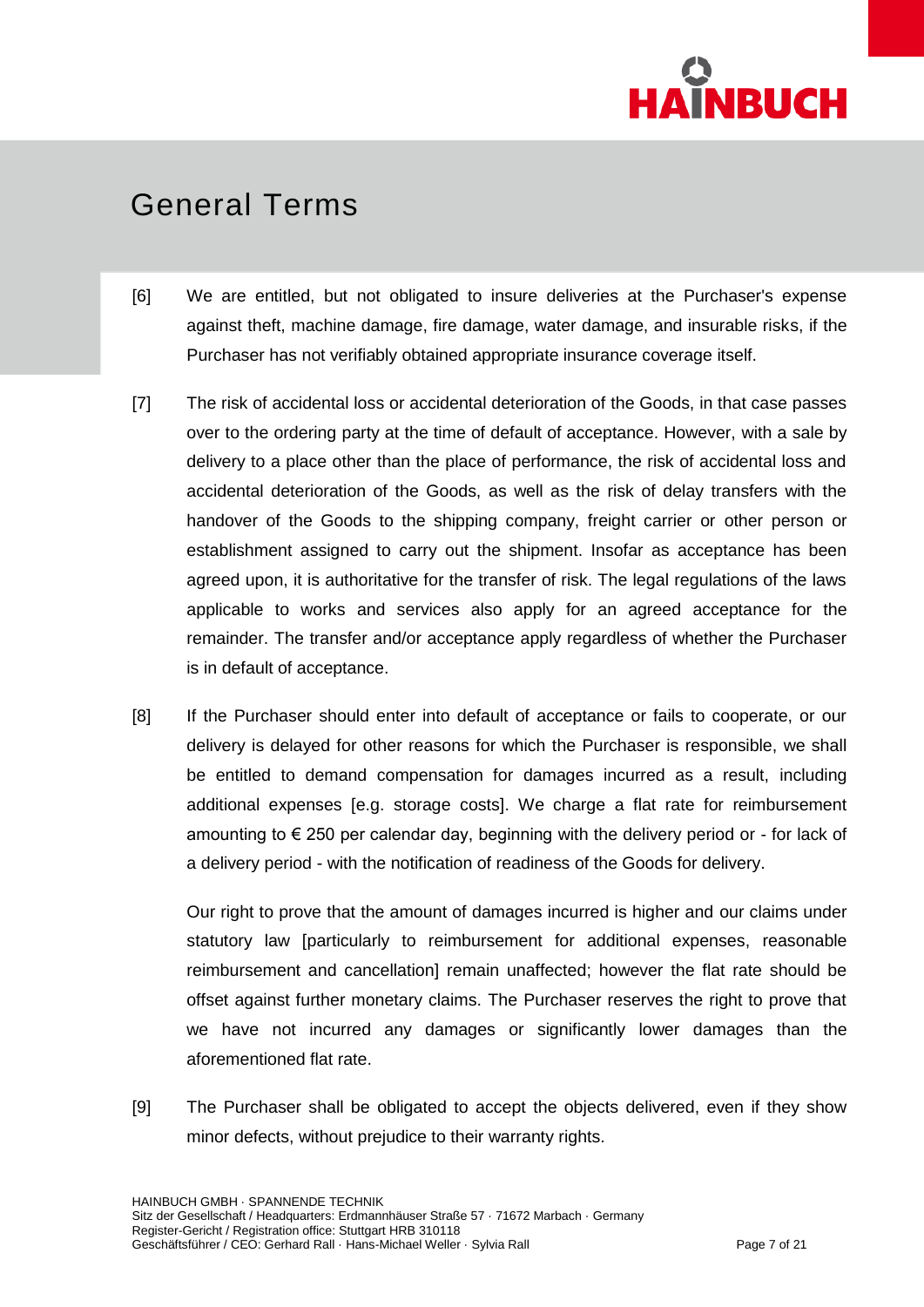

- [10] Insofar as we are obligated to provide assembly, the Purchaser must ensure that the assembly can begin within 14 days after delivery and can be carried out uninterrupted. The Purchaser is obligated to provide the necessary company-internal transport equipment as well as electricity, water, etc. free of charge.
- [11] In the interest of continuous improvement, we reserve the right to make technical changes to our products - even after the conclusion of contract - if the technical functions are not impaired as a result of this is customary for the industry and if this is reasonable for the Purchaser.
- [12] The Purchaser is not entitled to any decisional authority over our employees or vicarious agents. The decisional authority of the Purchaser in the scope of service or work contracts can only be exercised towards one of our legal representatives or a person designated as an authorized representative for this purpose.

### Article 5 Prices

[1] Insofar as nothing different has been agreed upon in the individual case, our respective applicable current prices in euro [€] at the time of the conclusion of contract shall apply ex works, plus the statutorily prescribed value-added tax.

All additional costs [particularly costs for transport, packaging, customs, taxes, official fees or assembly] will be billed separately.

- [2] Insofar as the agreed prices are based on our list prices and the delivery does not take place until more than four [4] months after the conclusion of contract, our list prices that are valid at the time of delivery shall apply [less a percentage or fixed discount agreed upon in each case].
- [3] With sale by delivery to a place other than the place of performance [Article 4, Section 1], the Purchaser shall bear the transport costs ex warehouse and the costs of transport insurance desired by the Purchaser, if applicable.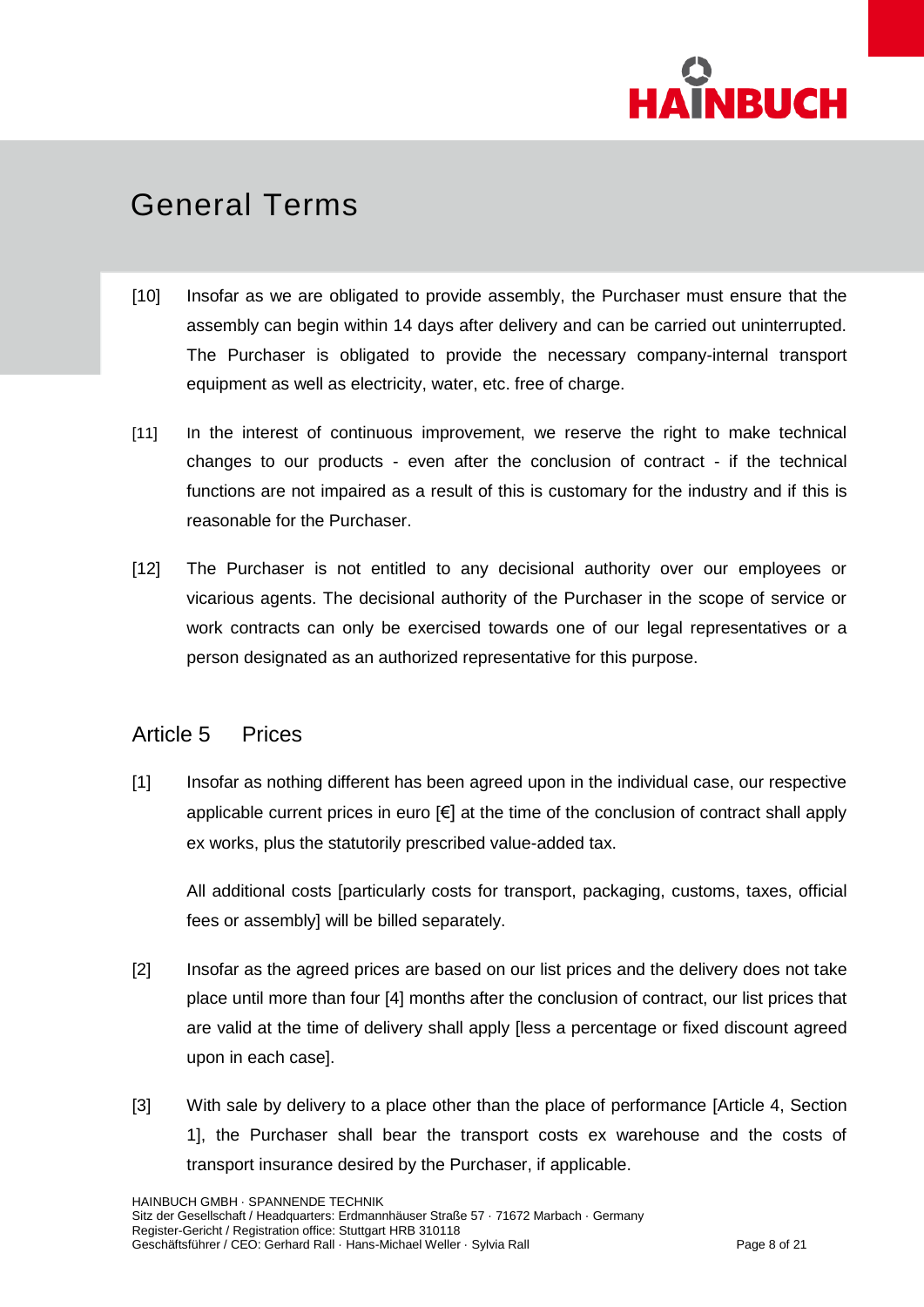

[4] If a delay of the shipment should occur at the request of the purchaser, the Purchaser shall bear the associated costs, which will also be billed separately.

### Article 6 Payment conditions

- [1] Payment is due within 14 days of invoicing and delivery and/or acceptance of the Goods. However, we are entitled at any time in the scope of a current business relationship to provide delivery against partial advance payment or advance payment in full. We shall declare a corresponding reservation with the order confirmation at the latest.
- [2] The deduction of a discount requires a special written agreement.
- [3] With unpaid invoices, payments of the purchaser shall apply to cover the oldest due claim in each case.
- [4] If the Purchaser should fail to fulfill their payment obligations, we shall be entitled to demand immediate payment of the all remaining outstanding claims, even if we have received a check or bill of exchange. In this case, we are also entitled to refuse the deliveries and services to which we are still obligated until the Purchaser has provided service in return or has provided sufficient collateral to cover the outstanding deliveries and services.
- [5] The Purchaser enters into default with the lapse of the preceding payment period. The interest on the purchase prices at the respective statutorily prescribed rate accrues during the default. We reserve the right to assert further damages for default. Our claim to commercial default interest [Article 353 of German Commercial Code] from merchants remains unaffected.
- [6] The Purchaser is only entitled to offsetting or retention rights insofar as their claim has been ruled as legally valid or it is undisputed. In case of defects of delivery, the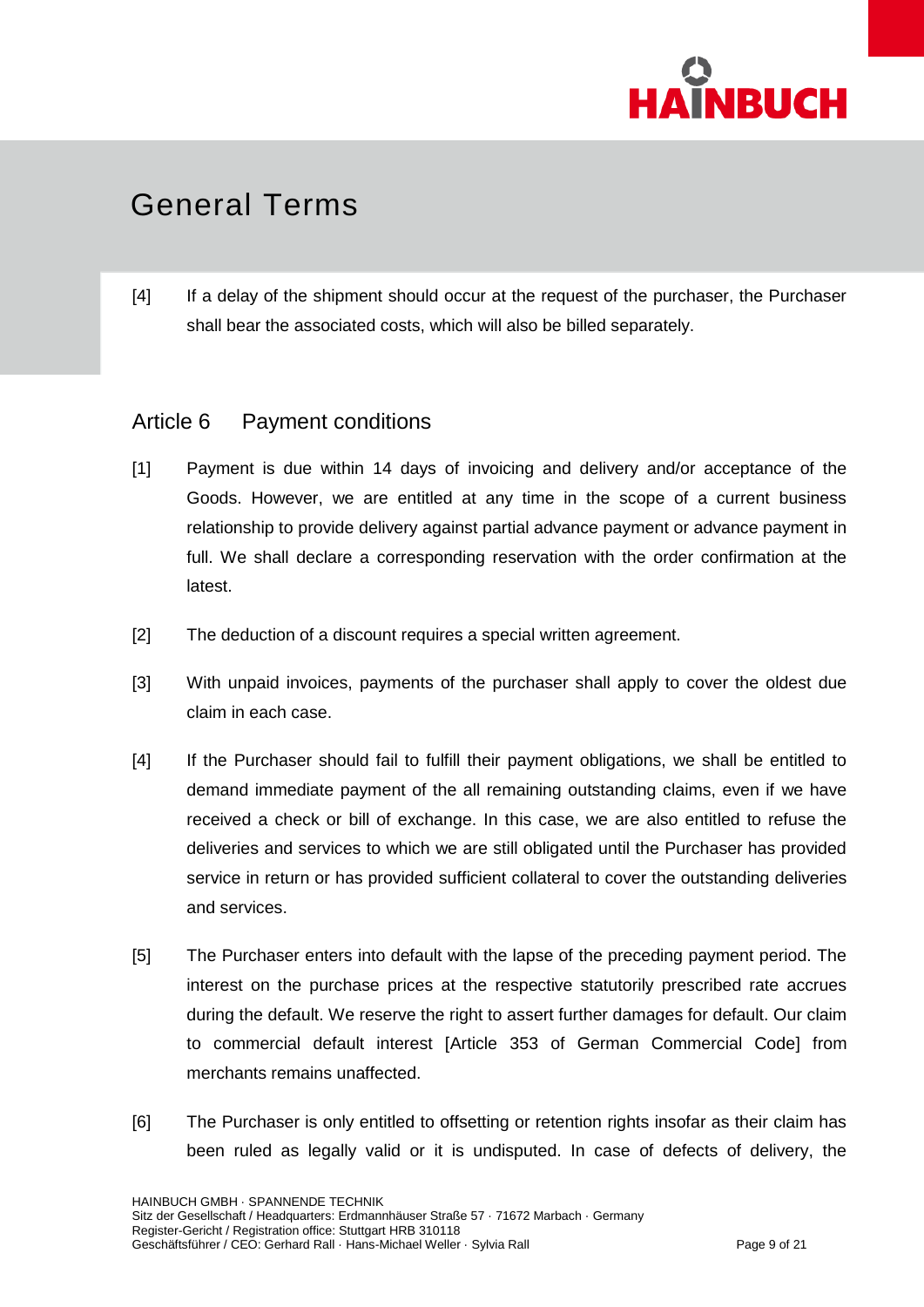

opposing rights of the Purchaser, particularly in accordance with Article 9 Section 6 Clause 2 of these General Sales Conditions, shall remain unaffected.

[7] Should it become recognizable after the conclusion of contract [e.g. with a petition for the initiation of insolvency proceedings] that our claim to the purchase price is endangered due to insufficient ability to pay on the part of the Purchaser, we shall be entitled to with draw from the contract in accordance with the statutory regulations on refusal to pay and - if applicable - the lapse of a grace period [Article 321 of German Civil Code]. With contracts on the production of unique items [custom-made items], we can declare the withdrawal immediately; the statutory regulations on the expendability of the grace period remain unaffected.

### Article 7 Acceptance

- [1] If acceptance has been agreed upon, the statutory regulations of the laws applicable to works and services shall apply accordingly, insofar as nothing different is specified below.
- [2] Partial acceptances must take place at our request for individual separable components that can be used independently or for components on which other performances are built if the components to be accepted can be inspected separately. If all components are accepted, the last partial acceptance applies as the final acceptance.
- [3] A partial or final acceptance applies as declared no later than the end of a grace period set by us in writing after delivery of the performance, if the Purchaser fails to refuse the acceptance in writing and specify the reasons [deemed acceptance].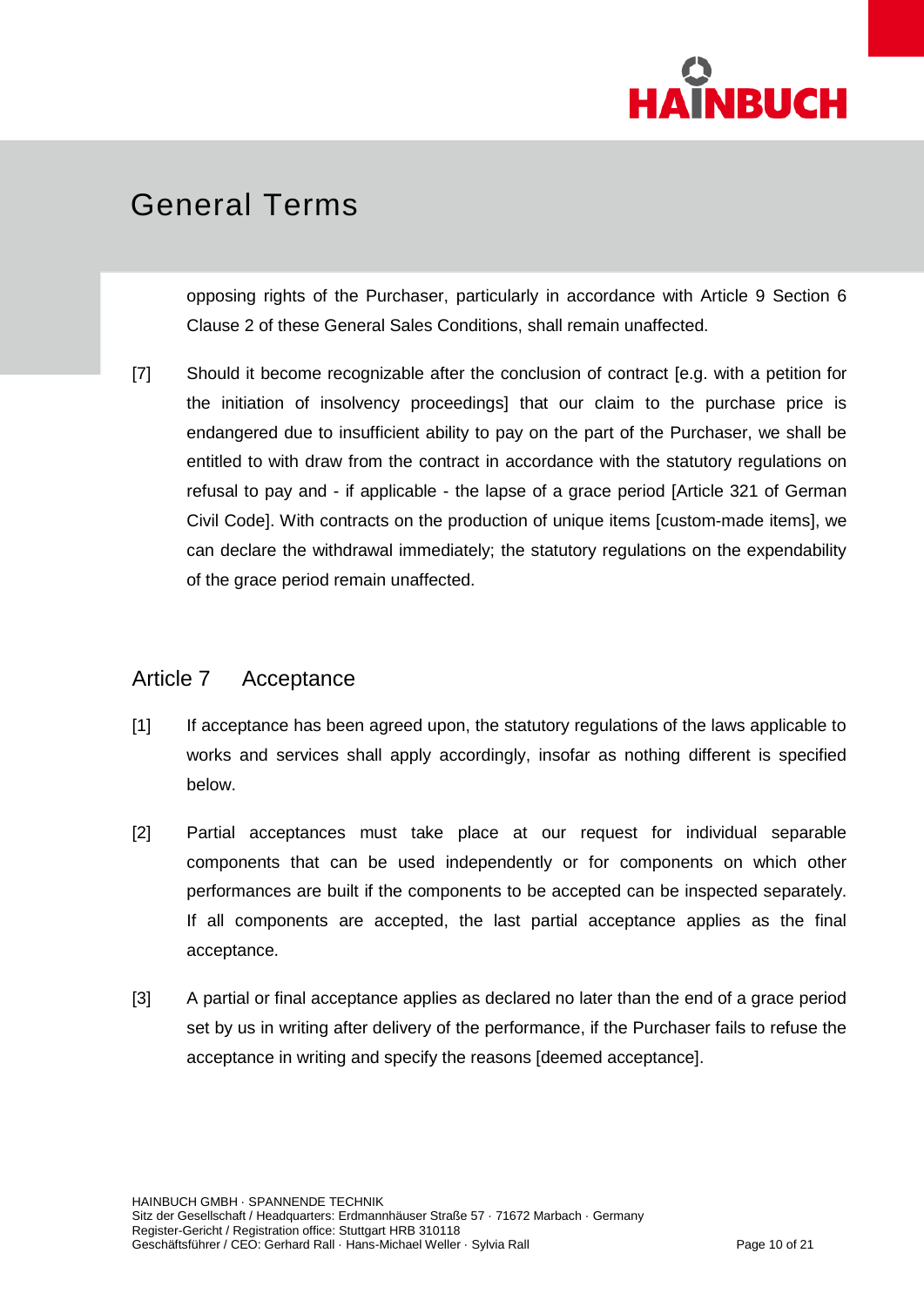

### Article 8 Retention of title

- [1] We reserve the title to the Goods until payment in full of all claims from our current business relationship.
- [2] The Purchaser is obligated to handle the goods subject to retention of title with care. They may not sell, pledge or assign the goods as collateral. In the case of pledging or seizure or other dispositions by third parties, the Purchaser must notify the third party of our ownership of the Goods and immediately inform us in writing.
- [3] The retention of title also extends to the products arising from the processing, mixture or combination of our Goods, for entire value, wherein we apply as the manufacturer. If, as a result of the processing, mixture or combination of our Goods with the goods of third parties subject to retention of title, we shall obtain co-ownership proportionate to the invoice value of the Goods that have been processed, mixed or combined. For the remainder, the same applies for the resulting product as for the Goods delivered under retention of title.
- [4] In the case of a breach of contract on the part of the Purchaser, particularly with failure to pay a purchase price due for payment, we shall be entitled to withdraw from the contract in accordance with statutory regulations and/or demand return of the goods based on retention of title. The demand for a return of the Goods does not equate to a declaration of withdrawal; we are entitled to demand surrender of the goods and to reserve the right to withdrawal. If the Purchaser fails to pay the purchase price due for payment, we will only assert these rights if we have set a reasonable grace period for payment which has lapsed unsuccessfully or if such a grace period is expendable according to statutory regulations.
- [5] If the realizable value of the Goods subject to retention of title exceeds our claims by more than 10%, we shall release collateral of the Purchaser on request, with the choice of collateral being made according to our discretion.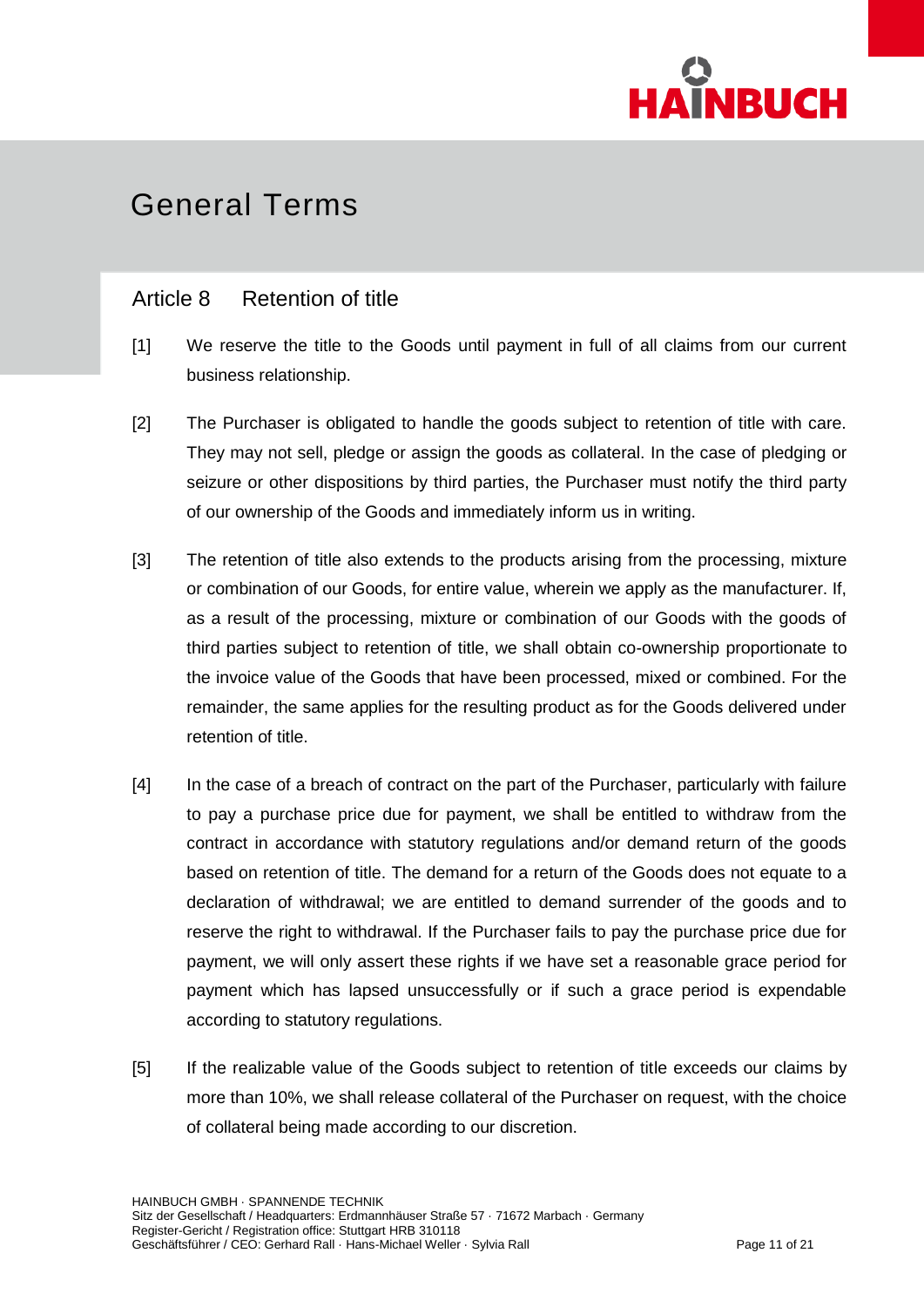

### Article 9 Purchaser's claims for defects

If there are defects as to quality and defects of title associated with the delivery, then under exclusion of additional claims subject to Article 10, the Purchaser shall have the following rights arising from product defects:

#### A. Claims for material defects

[1] The statutory regulations apply, insofar as nothing different is specified below, for the rights of the Purchaser with claims for material defects [including incorrect or short deliveries, as well as improper assembly or deficient assembly instructions]. In all cases, the special statutory regulations with final delivery of the goods to a consumer remain unaffected [supplier's redress in accordance with Articles 478 and 479 of German Civil Code].

If the Goods delivered by us are used items or goods on loan, all warranty claims of the Purchaser are excluded.

- [2] The basis of our liability for defects is the agreement on the condition of the goods, in particular. All product descriptions and the subject of the individual contract apply as an agreement on the condition of the goods; in this case it makes no difference whether the product description originated from the Purchaser, the manufacturer or from us.
- [3] Insofar as the condition was not agreed upon, it must be determined whether there is a defect or not, in accordance with the applicable statutory regulations [Article 434, Section 1, Clause 2 and 3 of German Civil Code]. However, we assume no liability for public statements of the manufacturer or third parties [such as advertising claims].
- [4] The Purchaser's claims for defects require that the Purchaser has fulfilled their statutorily prescribed duties to inspect and report defects [Article 377, 381 of German Commercial Code]. The obligation to examine the goods and make a complaint extends to operating manuals and installation manuals as well. If a defect becomes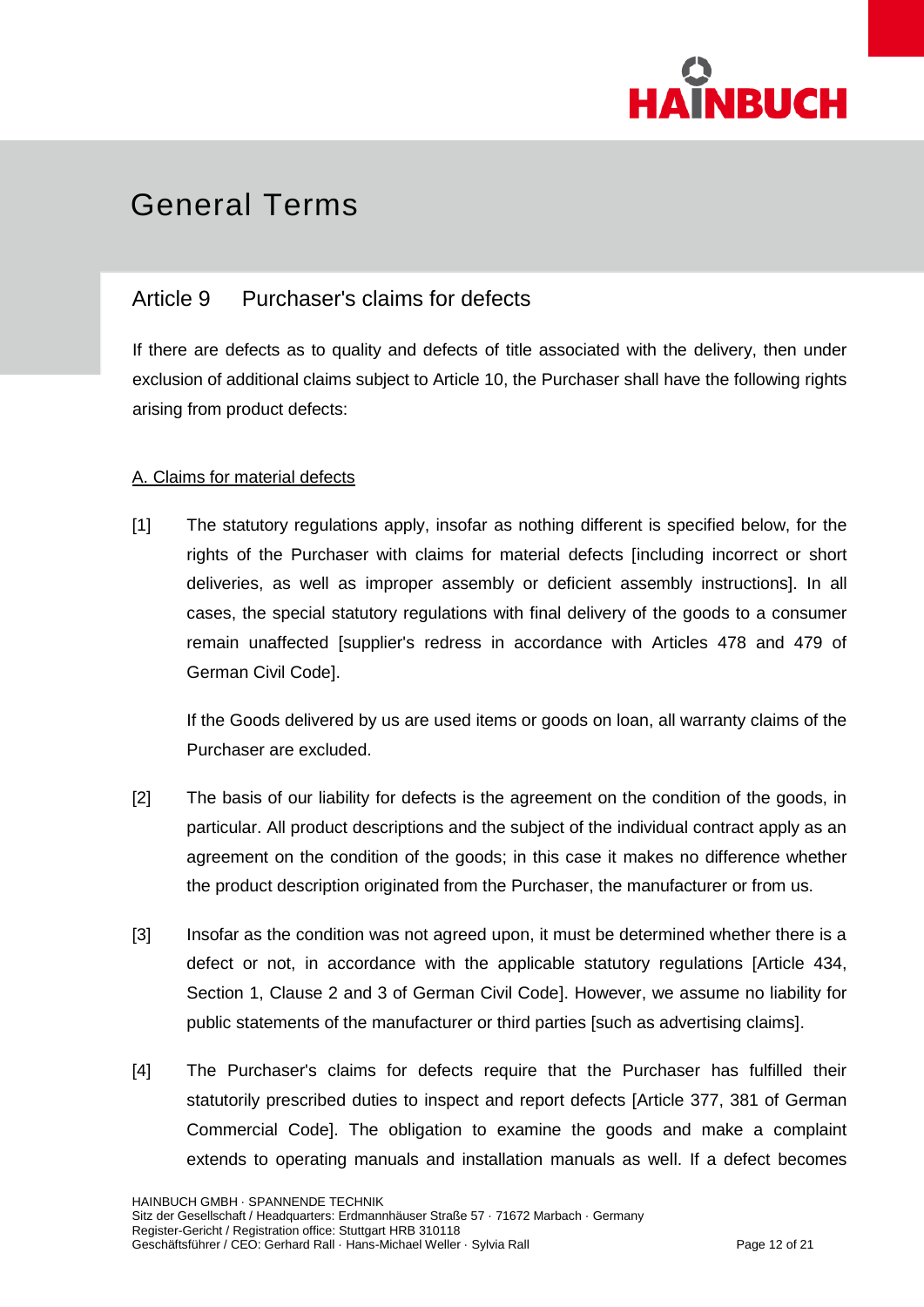

apparent during inspection or at a later time, we must be notified of the defect immediately in writing. The notification applies as immediate if it is provided within two weeks, wherein punctual dispatch suffices to comply with the time limit. Regardless of this duty to inspect and notify, the Purchaser must provide written notification of obvious defects [including incorrect and short deliveries] within two weeks, wherein punctual dispatch also suffices to comply with the time limit in this case. If the Purchaser neglects to correctly inspect the Goods and/or fails to provide notification, our liability is excluded for the goods that have not been reported as defective.

- [5] If the delivered item is defective, we are first entitled to choose whether we provide subsequent fulfillment with elimination of the defect [subsequent improvement] or with delivery of an item free from defects [replacement delivery]. Our right to refuse subsequent fulfillment according to the statutory requirements remains unaffected.
- [6] We are entitled to make the owed subsequent fulfillment dependent on the payment in full of the purchase price by the Purchaser. However, the Purchaser is entitled to retain part of the purchase price proportionate to the defect.
- [7] The Purchaser must grant us the necessary time and opportunity for the owed subsequent fulfillment - particularly to hand over the rejected goods for inspection purposes. In the event of a replacement delivery, the Purchaser must return the defective item to us in accordance with statutory regulations. Subsequent fulfillment does not include removal of the defective item or installation of the replaced item if we were not originally obligated to install the item.
- [8] We shall bear the expenses incurred for the purpose of inspection and subsequent fulfillment, particularly transport, labor and material expenses [not: removal and installation expenses], if there actually is a defect.

The Purchaser's claims for cost incurred due to correction of defects and/or for delivery of defect free objects, transport, labor and material expenses, are, however, excluded if the expenditures increase because the delivery item has subsequently been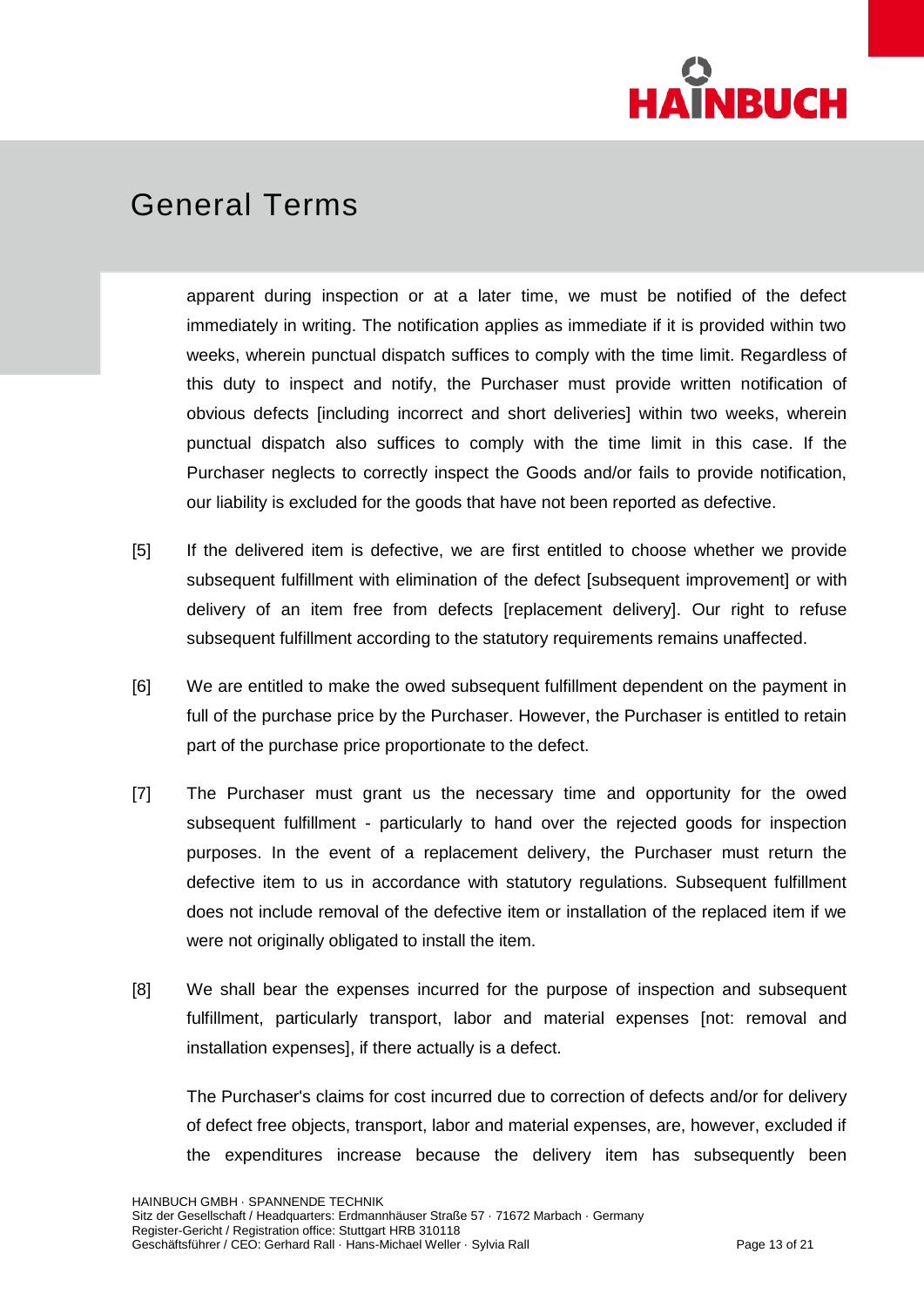

transferred to a different location than the place of business of the ordering party, unless the transfer corresponds to its intended use.

If it is determined that there is not defect, we can demand payment from the Purchaser for the costs incurred from the unwarranted demands for rectification of defects [particularly inspection and transport expenses], unless it was not recognizable for the Purchaser that there was no defect.

- [9] In urgent cases, such as the endangerment of operational safety or to protect against disproportionate damages, the Purchaser has the right to correct the defects on their own and to demand compensation for the objectively necessary expenditures incurred for this purpose. We must be notified immediately - in advance, if possible - of any such measures taken by the Purchaser. The Purchaser shall not have the right to take such corrective measures on their own if we would be entitled to refuse a corresponding subsequent fulfillment in accordance with statutory regulations.
- [10] If the subsequent fulfillment is unsuccessful or a reasonable grace period to be granted by the Purchaser for the subsequent performance has passed unsuccessfully or is expendable according to statutory regulations, the Purchaser can withdraw from the contract or reduce the payment. However, there is not right to withdrawal for minor defects.
- [11] Claims for material defects do not arise if the material defects are based on the specifications of the Purchaser;

furthermore, there are not claims for material defects in the following cases, insofar as we are not responsible: natural wear, unsuitable or improper use, faulty assembly and/or commissioning by the Purchaser or a third party, improper or negligent handling, improper maintenance and unsuitable operating materials, chemical, electrochemical or electrical influences.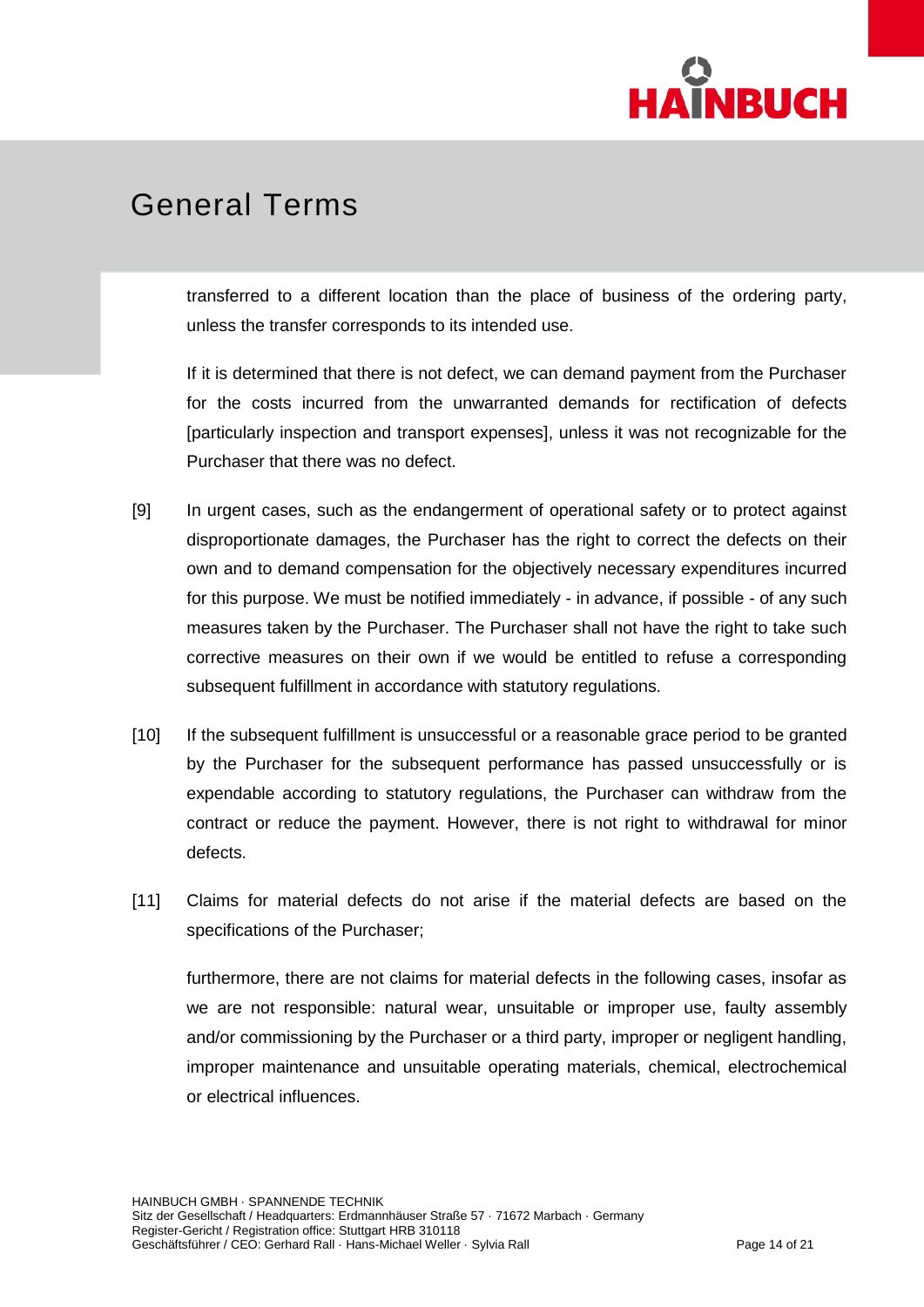

- [12] If a defect is improperly corrected by the Purchaser or by a third party, we are not liable for the consequences. The same shall apply to changes made to the delivery item without our approval.
- [13] Claims of the Purchaser for damages and/or compensation for futile expenses only exist for material defects according to the measure of Article 10 and are excluded for the remainder.

#### B. Defects of Title

- [14] If use of the delivery item violates industrial property rights or copyrights in Germany, then we will provide the Purchaser with the right to further use of the delivery item at our own expense or modify the delivery object in a manner that is reasonable for the Purchaser so that there is no longer a violation of property rights. If this is not possible under reasonable economic conditions or within an appropriate period of time, the ordering party is entitled to withdraw from the contract. Under the conditions specified above, we are also entitled also entitled to withdraw from the contract. In addition, we will indemnify the Purchaser from undisputed claims or legally valid claims of owners of the corresponding property rights.
- [15] The obligations specified under Article 9 B [14] are final subject to Article 10, Section 2 and 3 for the case of property right or copyright violations. They exist only if
	- the Purchaser notifies us immediately of assertions of property right or copyright violations,
	- the Purchaser supports use in a reasonable scope in defense against the asserted claims or enables to execute the modification measures in accordance with Article 8 B. [14],
	- $\blacksquare$  if all defense measures, including out-of-court settlement, remain reserved for us,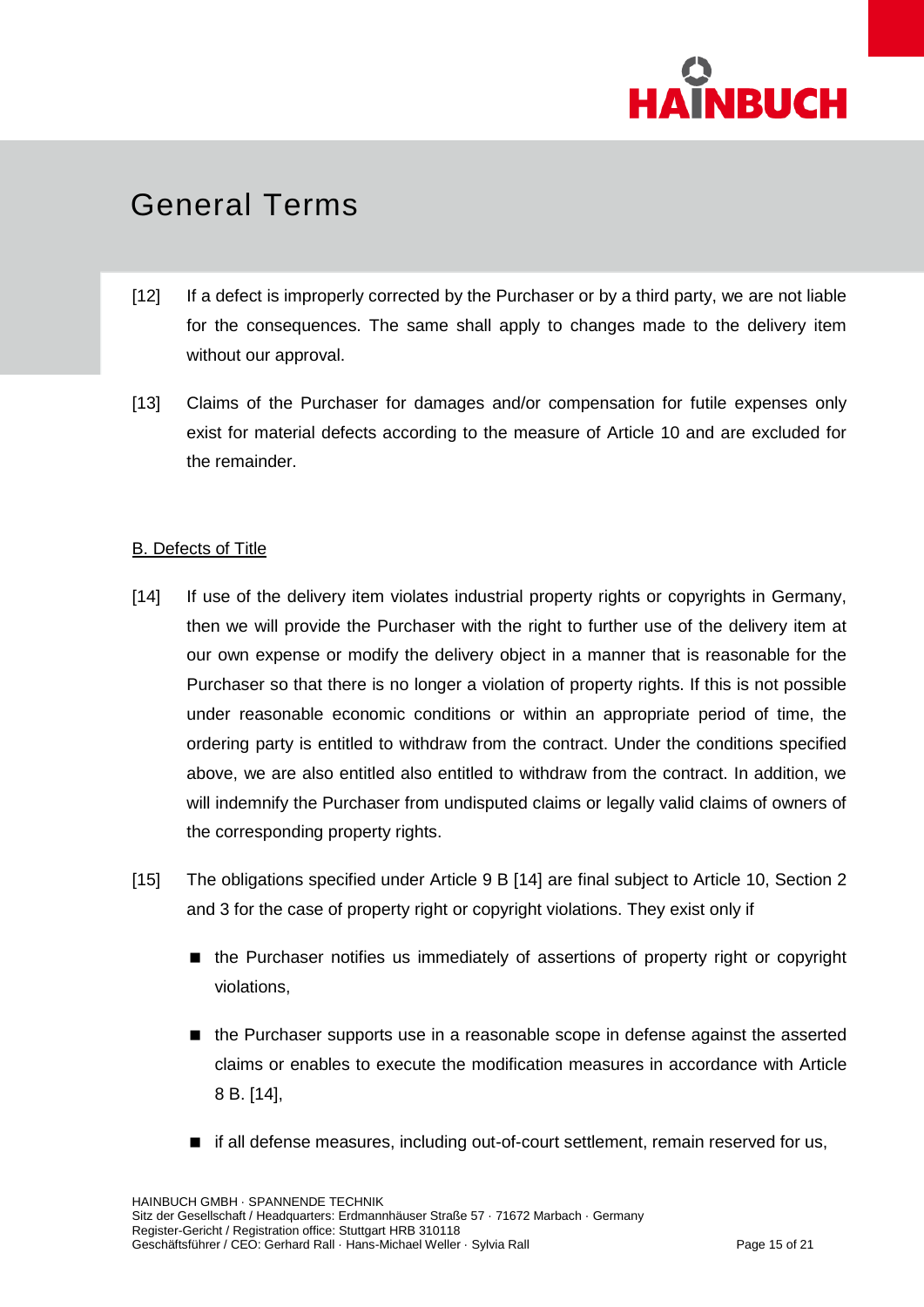

- the defect of title is not based on an instruction of the Purchaser, and
- the legal violation was not caused by the Purchaser's unauthorized changes to the delivery item, or use of the delivery item in a manner not specified in the contract.
- [16] Insofar as we are not liable in accordance with Article 9 B., the Purchaser shall indemnify use from all claims of third parties.

### Article 10 Other liability, limitation of liability

- [1] Insofar as nothing different is specified in the these General Sales Conditions, including the provisions below, our liability for a breach of contractual and non-contractual duties is governed by the statutory regulations.
- [2] [a] We are liable for damages regardless of the legal basis in the scope of tortious liability in cases of intent and gross negligence. In cases of simple negligence, we are liable with reservation of a more lenient measure of liability in accordance with statutory regulations [e.g. for care in our own matters] only

[i] for damages from injury to the life, limb or health,

[ii] for damages from a breach that is not minor of a significant contractual duty [significant contractual duties are such duties that must be fulfilled for the proper implementation of the contract and to which the Purchaser can expect observance]; in this case, however, our liability is limited to compensation for the foreseeable, typically occurring damages.

[b] The preceding limitations of liability apply in the same scope as for breaches of duty by and/or for the benefit of persons for whose guilt we are responsible in accordance with statutory regulations [particularly our governing body, legal representatives, employees and vicarious agents].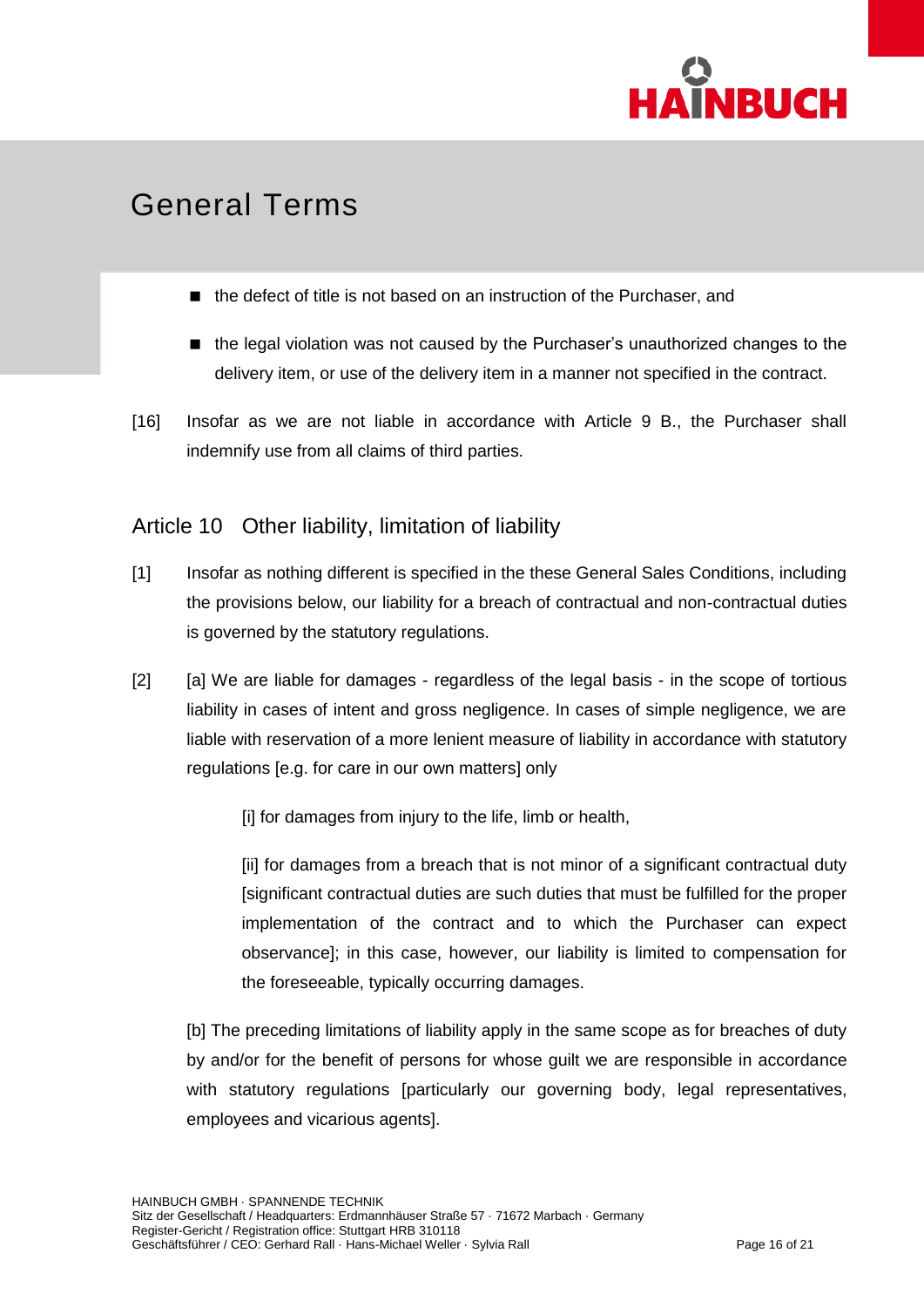

[c] However, the preceding limitations of liability do not apply if we maliciously conceal a defect or we have assumed a procurement risk or a guarantee for the condition of the Goods. Claims in accordance with the German Product Liability Act also remain unaffected.

[3] The Purchaser can only withdraw or cancel the contract on the basis of a breach of duty in which there is no defect if we are responsible for the breach of duty. A free right of cancellation of the Purchaser [particularly in accordance with Articles 651, 649 of German Civil Code] is excluded. The statutory requirements and legal consequences apply for the remainder.

### Article 11 Limitation period

- [1] The general limitation period for claims based on material defects and defects of title is one year from the time of delivery. Insofar as an acceptance has been agreed upon, the limitation period begins with the acceptance.
- [2] However, if the Goods are a structure or an item that has been used for a structure according to its normal manner of use and is the cause of its deficiency, the period of limitation is five [5] years from the time of delivery in accordance with the statutory regulation.

Other special statutory regulations on the period of limitation remain unaffected [particularly Article 438, Section 1, No. 1, Section 3, Article 444, 479 of German Civil Code].

[2] These periods of limitation also apply for contractual and non-contractual damage claims of the Purchaser that are based on a defect of the goods, unless the application of the normal statutory period of limitation [Article 195, 199 of German Civil Code] would result in a shorter period of limitation in the individual case.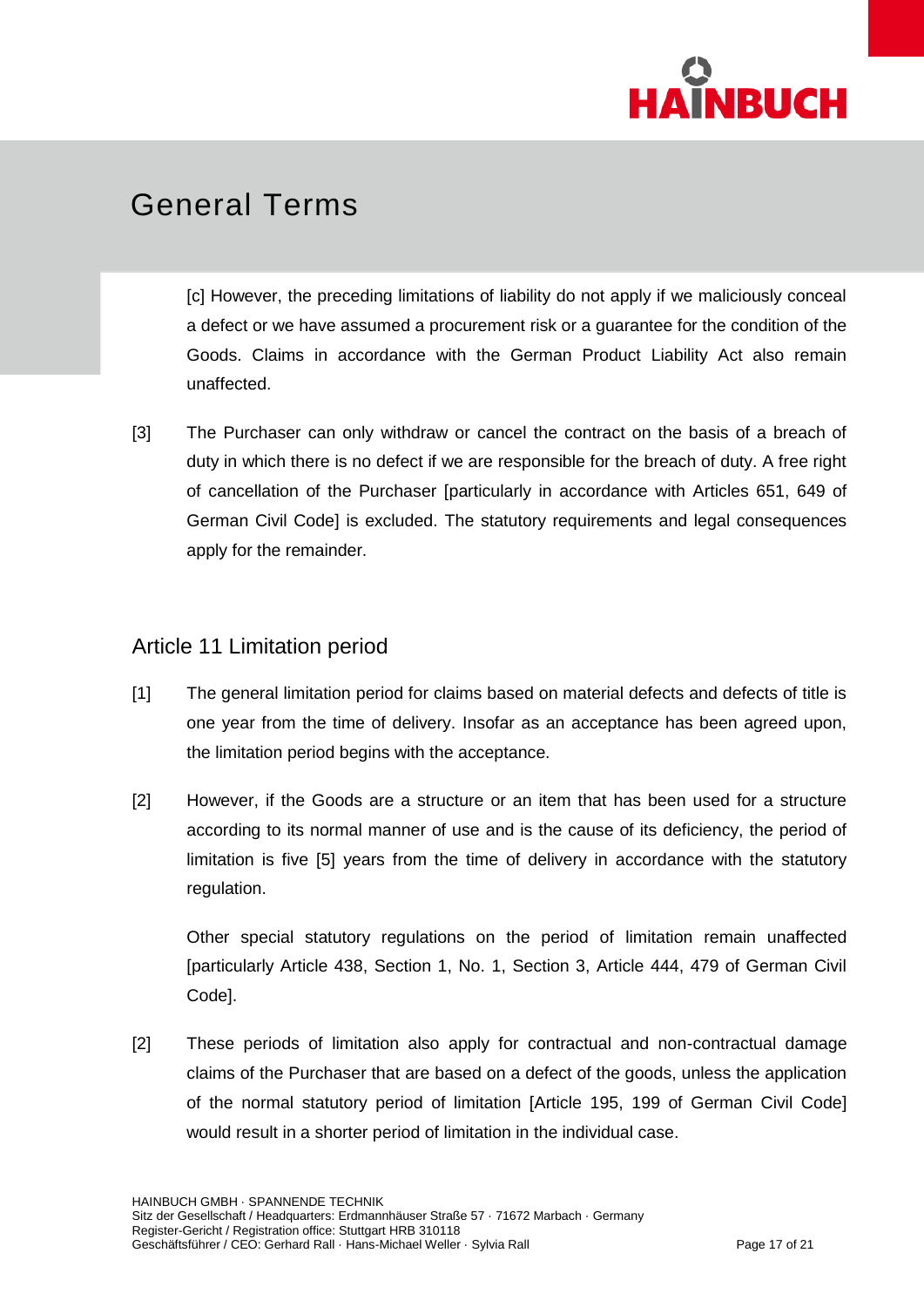

However, these periods of limitation do not apply for damage claims of the Purchaser according to these General Sales Conditions. They also do not apply if we maliciously conceal a defect or have assumed a guarantee or a procurement risk. However, the Purchaser's damage claims in accordance with Article 10, Section 2, Clause 1 and Claus 2[a] and in accordance with the German Product Liability Act are only limited in accordance with the statutory limitation periods.

[3] The statutory limitation periods for recourse claims of the Purchaser in accordance with Article 478 of German Civil Code and the limitation regulations according to the German Product Liability Act or other mandatory statutory liability conditions also remain unaffected.

### Article 12 Software usage

- [1] Insofar as software is included in the scope of supply, the Purchaser shall be granted a non-exclusive right to use the supplied software and its documentation. It is only handed over for use on the delivery item intended for this purpose. Use of the software on more than one system is prohibited.
- [2] The Purchaser may only duplicate, revise, translate or convert from the object to the source code in the statutorily permissible scope [Article 69 a ff. of the German Copyright Act]. The Purchaser is obligated to refrain from removing or changing manufacturer specifications - particularly copyright references - without our prior consent.
- [3] We or the software provider reserve all other rights to the software and the documentation, including copies. Issuance of sub-licenses is not permitted.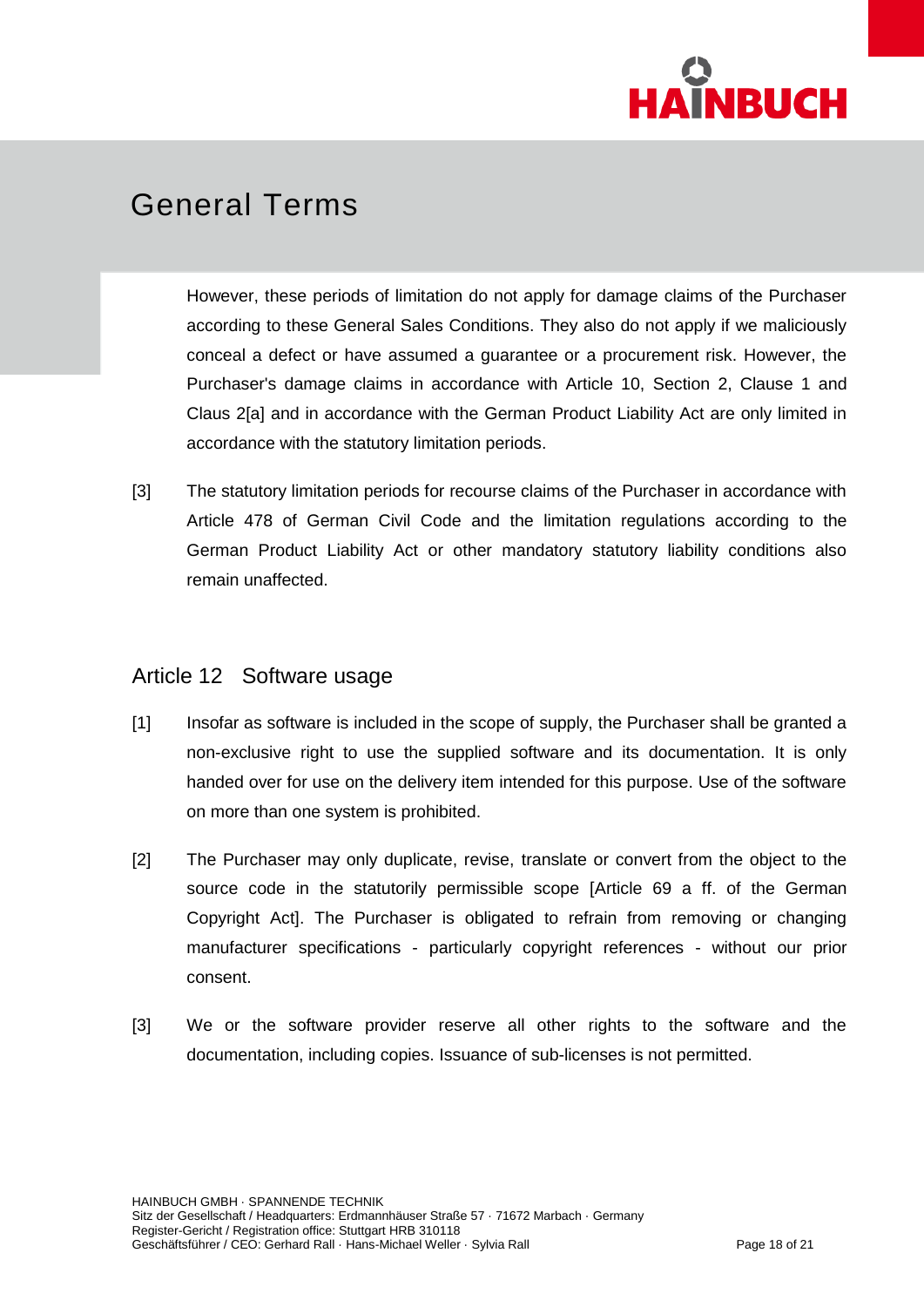

### Article 13 Confidentiality

- [1] The Purchaser is obligated to maintain strict confidentiality with respect to all information, particularly plans, drawings and technical documentation that they have receive from us [commercial secrets] and to refrain from communicating said information to third parties. The Purchaser may not use, copy or duplicate said information or transfer, make accessible or communicate the contents of said information to third parties without our prior consent. This also applies if this documentation is not identified as confidential.
- [2] This duty of confidentiality does not apply to information that must be reported to authorities or other public officials or which is otherwise publicly accessible.
- [3] The Purchaser shall ensure that their employees, consultants, shareholders and other parties who learn these commercial secrets are obligated in writing to maintain confidentiality with respect to our commercial secrets in the scope described above.
- [4] These duties shall also apply after termination of the contractual relationship. They expire insofar as and to the extent that the information contained in the transferred documents has become known publicly.

### Article 14 Offsetting, right of retention, assignment

- [1] Offsetting with counterclaims of the Purchaser or the retention of payments based on such claims is only permitted insofar as and to the extent that the counterclaims are undisputed or have been determined to be legally valid.
- [2] The assignment of claims against us is excluded. This does not apply in the area of applicability of Article 354a of German Commercial Code.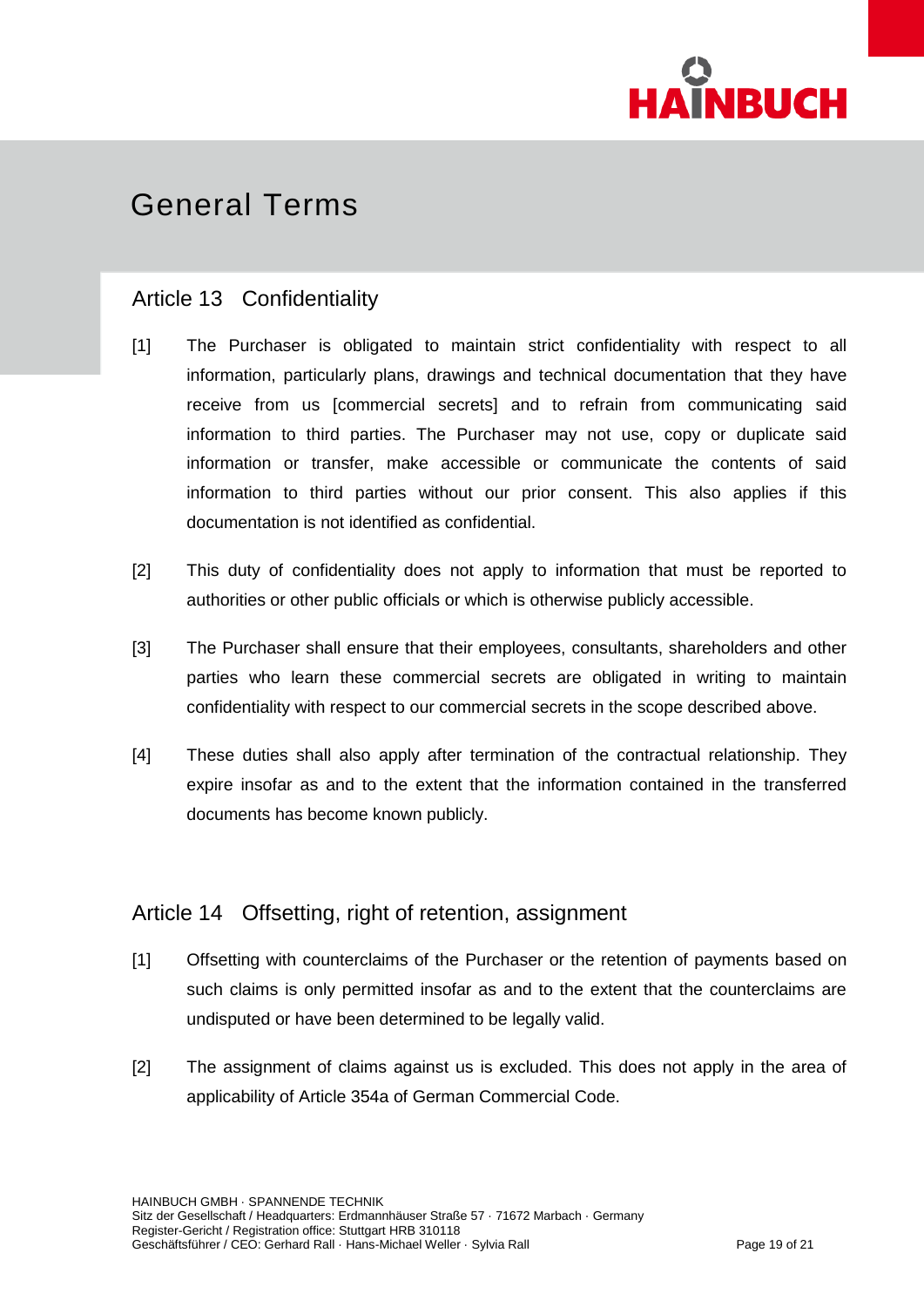

### Article 15 Place of fulfillment and jurisdiction

- [1] For all rights and obligations resulting from our deliveries and services the domicile of our company in 71672 Marbach am Neckar, Germany shall be the place of performance for both parties.
- [2] If the Purchaser is a merchant in the sense of German Commercial Code, a legal entity under public law or a special fund under public law, the exclusive and international court of jurisdiction for all disputes arising directly or indirectly from the contractual relationship is the court responsible for the location of our registered office, 71672 Marbach, Germany. The same applies if the Purchaser is an entrepreneur in the sense of Article 14 of German Commercial code. However, we are entitled in all cases to file a suit in the place of fulfillment of the obligation to deliver in accordance with these General Sales Conditions and/or an individual side agreement having priority over these Conditions or in the general court of jurisdiction in the location of the Purchaser. Legal regulations that take priority, particularly for responsibilities to be excluded, remain unaffected.

### Article 16 Applicable, contractual language, German version

[1] These General Sales Conditions and all legal relations between us and the Purchaser are subject to the law of the Federal Republic of Germany to the exclusion of all references to other legal systems and international conventions. The applicability of the UN Convention on Contracts for the International Sale of Goods is excluded.

Requirements and effects of the retention of title, on the other hand, are subject to the law of the respective location of the item if the choice in favor of German is not permissible or infeasible.

[2] The contractual language is German.